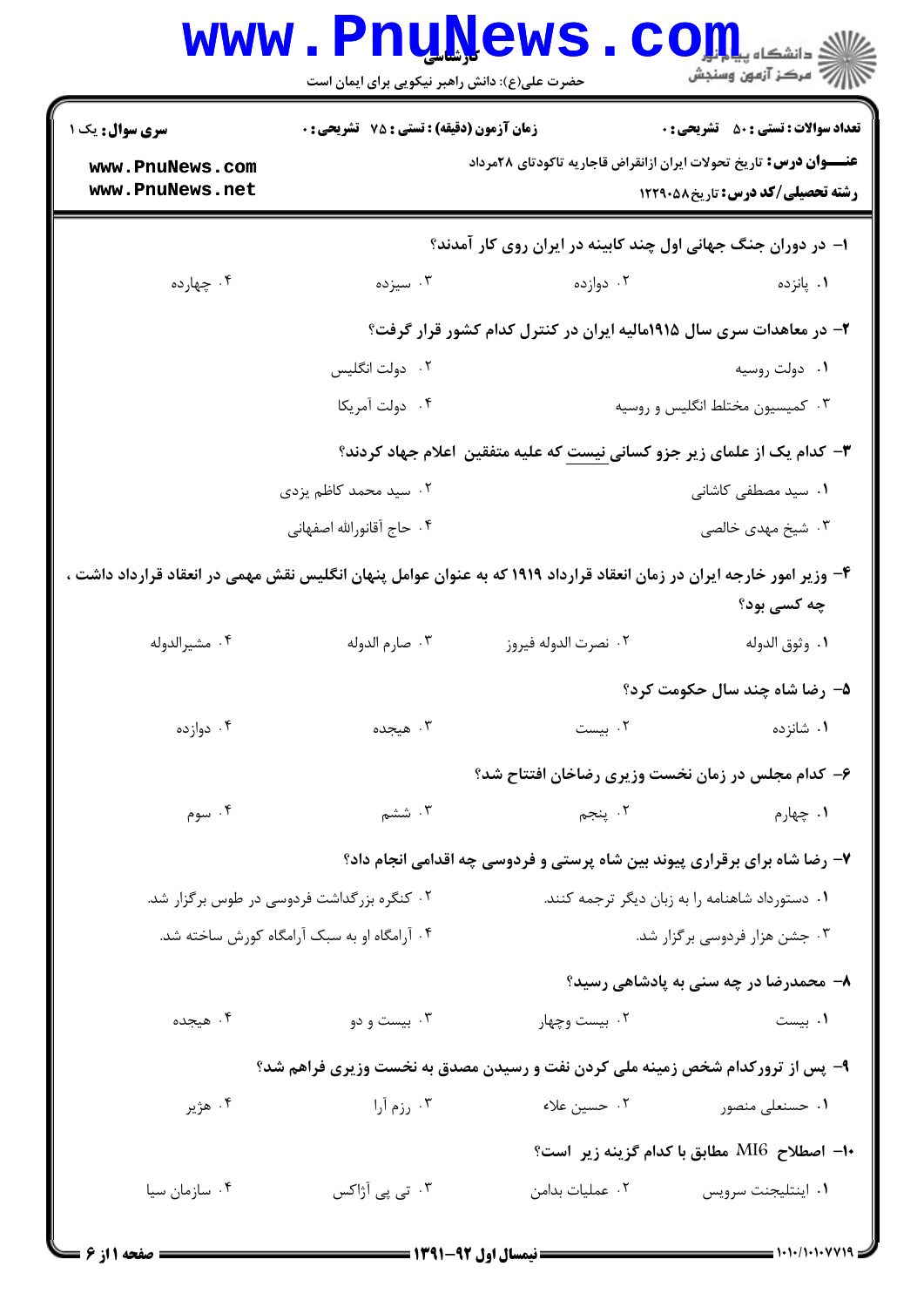| <b>سری سوال : ۱ یک</b>             | زمان آزمون (دقیقه) : تستی : 75 تشریحی : 0<br><b>تعداد سوالات : تستي : 50 ٪ تشريحي : 0</b> |                                                                                                               |                                          |
|------------------------------------|-------------------------------------------------------------------------------------------|---------------------------------------------------------------------------------------------------------------|------------------------------------------|
| www.PnuNews.com<br>www.PnuNews.net |                                                                                           | <b>عنــــوان درس:</b> تاریخ تحولات ایران ازانقراض قاجاریه تاکودتای ۲۸مرداد                                    | <b>رشته تحصیلی/کد درس: تاریخ ۱۲۲۹۰۵۸</b> |
|                                    |                                                                                           | 11- جعفر شریف امامی با چه شعاری به نخست وزیری رسید؟                                                           |                                          |
| ۰۴ تقویت ارتش                      | ۰۳ مبارزه با فساد                                                                         | ۰۲ اصلاحات ارضی                                                                                               | ۰۱ ملی کردن نفت                          |
|                                    |                                                                                           | ۱۲- برای اولین بار شعار«مرگ بر دیکتاتور» در چه تاریخی بر ضد شاه سر داده شد؟                                   |                                          |
| ۰۴ سيزده آبان ۴۲                   | ۴. عبهمن ۴۱                                                                               | ۰۲ نوروز۴۲                                                                                                    | ۰۱ محرم سال ۴۲                           |
|                                    |                                                                                           | ۱۳- مقاله « ایران و استعمار سرخ و سیاه» که در آن به امام اهانت شده بود ، در چه تاریخی به چاپ رسید؟            |                                          |
| ۰۴ ۱۴خرداد ۵۷                      | ۰۳ بیست و هفت آذر ۵۶                                                                      | ۰۲ هفده دی ۵۶                                                                                                 | ۰۱ نوزده دی ۵۶                           |
|                                    |                                                                                           | ۱۴– پس از ورود امام به ایران ایشان در کدام محل اقامت موقت نمودند؟                                             |                                          |
| ۰۴ مدرسه رفاه                      | ۰۳ مدرسه علوی                                                                             | ٠٢ جماران                                                                                                     | ٠١ مدرسه فيضيه                           |
|                                    |                                                                                           | ۱۵- به نظر ادیب الممالک فراهانی از چه زمانی فراماسونری تشکیل شده است؟                                         |                                          |
|                                    | ۰۲ زمان ساختن معبد سليمان                                                                 |                                                                                                               | ۰۱ زمان ساختن اهرام مصر                  |
|                                    | ۰۴ زمان ساختن شهر روم                                                                     |                                                                                                               | ۰۳ زمان حضرت آدم                         |
|                                    |                                                                                           | ۱۶– این سخن از کیست:« من همواره از خدای آفتاب خواسته ام که پرچم محمد {ص} را به دست آن ملکه(کاترین دوم روسیه ) | بسپارد»؟                                 |
| ۰۴ دزاگولیه                        | ۰۳ ژان ژاک روسو                                                                           | ۰۲ ولتر                                                                                                       | ۰۱ مونتسکیو                              |
|                                    |                                                                                           | ۱۷- اولین لژ فراماسونری در ایران توسط چه کسی تاسیس شد؟                                                        |                                          |
| ۰۴ عباسقلی خان آدمیت               | ۰۳ معین الملک                                                                             | ۰۲ میرزا ملکم خان                                                                                             | ٠١ ناصرالدين شاه                         |
|                                    |                                                                                           | ١٨- فراماسونها از كدام فيلسوف بيشترين تاثير را يذيرفته اند؟                                                   |                                          |
| ۰۴ ولتر                            | ۰۳ رنه دکارت                                                                              | ۰۲ فرانسیس بیکن                                                                                               | ٠١. امانوئل كانت                         |
|                                    |                                                                                           | ۱۹- دلیل تمایل ماسونها به یهودیت و اساطیر یهودی کدام است؟                                                     |                                          |
|                                    | ۰۲ انسان گرایی و انسانی بودن آن                                                           | ٠١ جامعيت و غني بودن آن اساطير                                                                                |                                          |
|                                    | ۰۴ دنیا گرایی و مادی بودن آن<br>۰۳ تحریف پذیری و تحریف گرایی آن                           |                                                                                                               |                                          |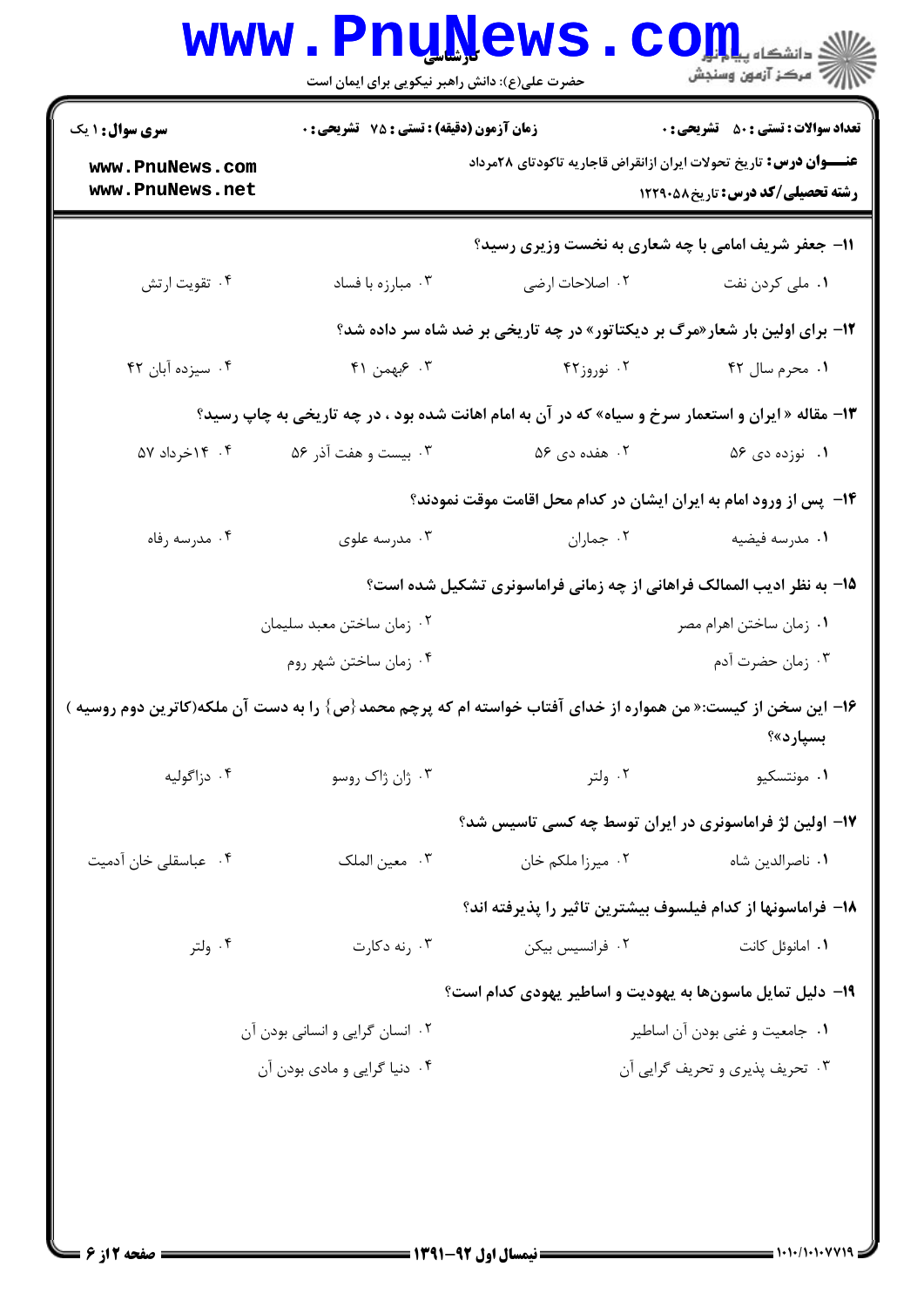| <b>زمان آزمون (دقیقه) : تستی : 75 تشریحی : 0</b><br><b>سری سوال : ۱ یک</b> |                                       |                                                                                                                 | <b>تعداد سوالات : تستي : 50 ٪ تشريحي : 0</b>      |
|----------------------------------------------------------------------------|---------------------------------------|-----------------------------------------------------------------------------------------------------------------|---------------------------------------------------|
| www.PnuNews.com<br>www.PnuNews.net                                         |                                       | <b>عنــــوان درس:</b> تاریخ تحولات ایران ازانقراض قاجاریه تاکودتای ۲۸مرداد                                      | <b>رشته تحصیلی/کد درس:</b> تاریخ588121            |
|                                                                            |                                       |                                                                                                                 | <b>۰۲-</b> کدام مورد درباره عقاید ملکم صحیح است ؟ |
|                                                                            |                                       | ١. اخذ تمدن غرب با توجه به خصوصايت ديني و فرهنگي خود                                                            |                                                   |
|                                                                            |                                       | ۰۲ اخذ تکنیک غرب با گزینش با توجه به وضعیت داخل                                                                 |                                                   |
|                                                                            |                                       |                                                                                                                 | ۰۳ اخذ فرهنگ غربی بدون توجه به محتوای آن          |
|                                                                            |                                       |                                                                                                                 | ۰۴ اخذ تمدن غربی بدون تفکیک تکنیک از فرهنگ        |
|                                                                            |                                       | <b>۳۱</b> - فرهنگستان زبان و ادب فارسی در چه سالی تاسیس و در رأس آن چه کسی قرار داشت؟                           |                                                   |
|                                                                            | ۰۲ - ۱۳۱۰ - علی اصغر حکمت             |                                                                                                                 | ۰۱ - ۱۳۰۴ - علی اکبر خان داور                     |
|                                                                            | ۰۴ - ۱۳۱۸ - ابوالحسن فروغي            |                                                                                                                 | ۰۳ - ۱۳۱۴ - محمد علی فروغی                        |
|                                                                            |                                       | <b>۲۲</b> – کدام مورد باعث انشعاب سریع درجمعیت لژ آدمیت شد؟                                                     |                                                   |
|                                                                            | ٠٢ فرمان تعطيلي أن توسط ناصرالدين شاه |                                                                                                                 | ۰۱ جذب محمد علی شاه                               |
| ۰۴ مرگ میرزا ملکم خان و عباسقلی خان آدمیت                                  |                                       |                                                                                                                 | ۰۳ تاسیس لژ بیداری ایرانیان                       |
|                                                                            |                                       | ۲۳- کدام مورد جزء اقدامات اولیه لژ بیداری پس از به قدرت رسیدن است که لکه ننگی ابدی بر دامان فراماسونری در ایران | است؟                                              |
| ۰۲ انتصاب افراد وابسته به لژ درسراسر کشور                                  |                                       |                                                                                                                 | ۰۱ تهیه آیین دادرسی                               |
| ۰۴ به شهادت رساندن شیخ فضل الله نوری                                       |                                       |                                                                                                                 | ۰۳ تهیه و تصویب قوانین ضد دینی در مجلس            |
|                                                                            |                                       | ۲۴− اولین حرکت و خیزش سیاسی در تاریخ معاصر ایران است؟                                                           |                                                   |
| ۰۴ قیام ۳۰تیر                                                              | ۰۳ قیام ۱۵خرداد                       | ۰۲ قيام تحريم تنباكو                                                                                            | ۰۱ نهضت مشروطه                                    |
|                                                                            |                                       | ۲۵- بانک شاهنشاهی در ایران با سرمایه کدام خاندان تاسیس شد؟                                                      |                                                   |
| ۰۴ روچیلد                                                                  | ۰۳ مونتاگ                             | ۰۲ روفوس                                                                                                        | ٠١ ساسون                                          |
|                                                                            |                                       | ۲۶– کدام مورد از عوامل انحراف در نهضت مشروطیت نیست؟                                                             |                                                   |
|                                                                            |                                       | ۰۱ كنار رفتن و كنار زده شدن انديشه ديني ، ياس متدينين و مردم با اعتقاد                                          |                                                   |
|                                                                            |                                       | ۰۲ نداشتن شناخت روشن از غرب و دست کم گرفتن خطر استعمار                                                          |                                                   |
|                                                                            |                                       | ۰۳ هرج و مرج ، فرقه بازی ها ، نا امنی وعدم استقرار و اقتدار نهادهای قانونی                                      |                                                   |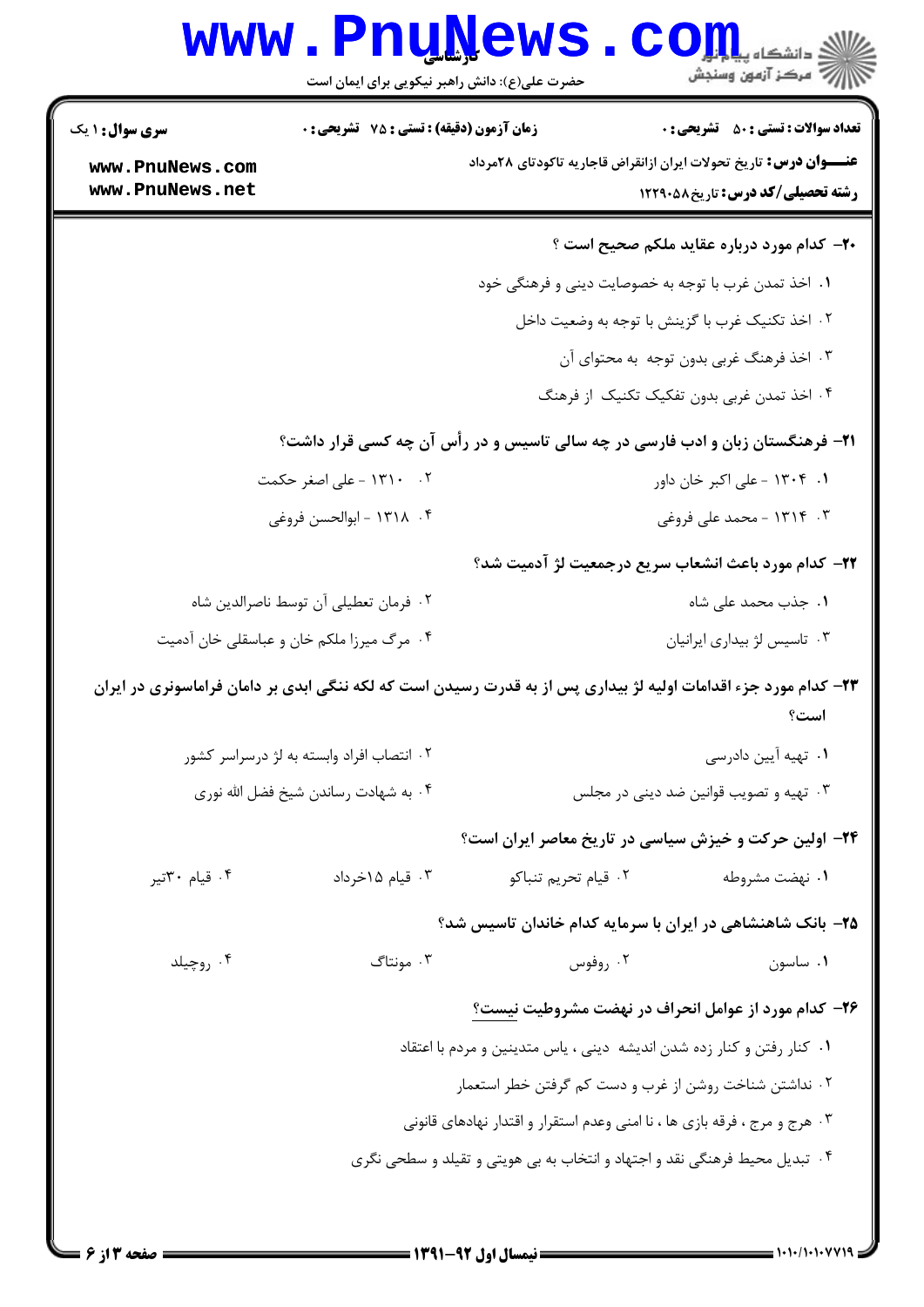| زمان آزمون (دقیقه) : تستی : 75 ٪ تشریحی : 0<br><b>تعداد سوالات : تستی : 50 ٪ تشریحی : 0</b>                          |                                                   | <b>سری سوال : ۱ یک</b>                                |
|----------------------------------------------------------------------------------------------------------------------|---------------------------------------------------|-------------------------------------------------------|
| <b>عنــــوان درس:</b> تاریخ تحولات ایران ازانقراض قاجاریه تاکودتای ۲۸مرداد<br><b>رشته تحصیلی/کد درس:</b> تاریخ588121 |                                                   | www.PnuNews.com<br>www.PnuNews.net                    |
| <b>۲۷- کدام مورد خارج از سیاست ها و پایه های حکومت پهلوی است</b> ؟                                                   |                                                   |                                                       |
| ۰۱ سکولاریزم در تمامی زمینه ها                                                                                       | ۰۲ تجدد سطحی و مبتذل                              |                                                       |
| ۰۳ ناسیونالیزم باستانگرا<br>۰۴ تظاهر به دين                                                                          |                                                   |                                                       |
| ۲۸- اعلان جنگ رسمی سکولاریزم در حادترین ًشکل به مذهب تشیع از چه زمانی بود؟                                           |                                                   |                                                       |
| ١. جايگزين كردن محاكم عرفي با محاكم شرعي                                                                             | ۰۲ کشف حجاب و حادثه مسجد گرهر شاد                 |                                                       |
| ٠٣ تاليف كتاب آيين توسط كسروى                                                                                        |                                                   | ۰۴ انتشار مجله همایون برای ترویج سکولاریزم و وهابیگری |
| ۲۹- به دنبال کدام حادثه قبل از خلع احمد شاه رضاخان اعلام حکومت نظامی کرد؟                                            |                                                   |                                                       |
| ۰۱ قتل سركنسول آمريكا                                                                                                | ۰۲ تظاهرات تشييع جنازه عشقى                       |                                                       |
| ٠٣ قيام آيت ا حاج نورالله اصفهاني                                                                                    | ۰۴ خلع احمد شاه از قدرت و ترس از طرفداران قاجاریه |                                                       |
| ۳۰– پس از کدام حادثه قانون لباس های متحدالشکل به تقلید از اروپائیان تصویب شد؟                                        |                                                   |                                                       |
| ۰۱ سفررضا شاه به ترکیه                                                                                               | ۰۲ سفر امان ا… خان به ایران                       |                                                       |
| ۰۳ تاسیس کانون بانوان                                                                                                | ۰۴ تاسیس سازمان پرورش افکار                       |                                                       |
| <b>٣١</b> - رضا شاه پس از بركناري از قدرت ابتدا به كدام شهر رفت؟                                                     |                                                   |                                                       |
| ۰۲ شیراز<br>۰۳ اصفهان<br>۱. قم                                                                                       |                                                   | ۰۴ کرمانشاه                                           |
| ۳۲- هدف اصلي تاسيس دانشکده معقول و منقول چه بود؟                                                                     |                                                   |                                                       |
| ۰۲ ترویج باستان گرایی<br>۰۱ ترويج غرب گرايي                                                                          |                                                   |                                                       |
| ۰۴ ترویج زرتشت گری<br>۰۳ دولتي کردن معارف ديني                                                                       |                                                   |                                                       |
| <b>۳۳</b> - کدام شخصیت دوره پهلوی برای اعاده قانون مشروطیت و در مخالفت با نظام اجباری قیام کرد؟                      |                                                   |                                                       |
| ٠١. آيت اآقازاده خراساني                                                                                             | ٢.      أيت ا…حاج  أقا نورالله اصفهاني            |                                                       |
| ۰۳ آیت ا سید یونس اردبیلی                                                                                            | ۰۴ آیت ا شیخ محمد تقی بافقی                       |                                                       |
| ۳۴- در کدام مجلس در مقابل زور گوی های شوروی مقاومت شد و واگذاری آمتیاز نفت به بیگانگان ممنوع اعلام شد؟               |                                                   |                                                       |
| ۰۲ پانزدهم<br>۰۱ چهاردهم                                                                                             | ۰۳ سیزدهم                                         | ۰۴ شانزدهم                                            |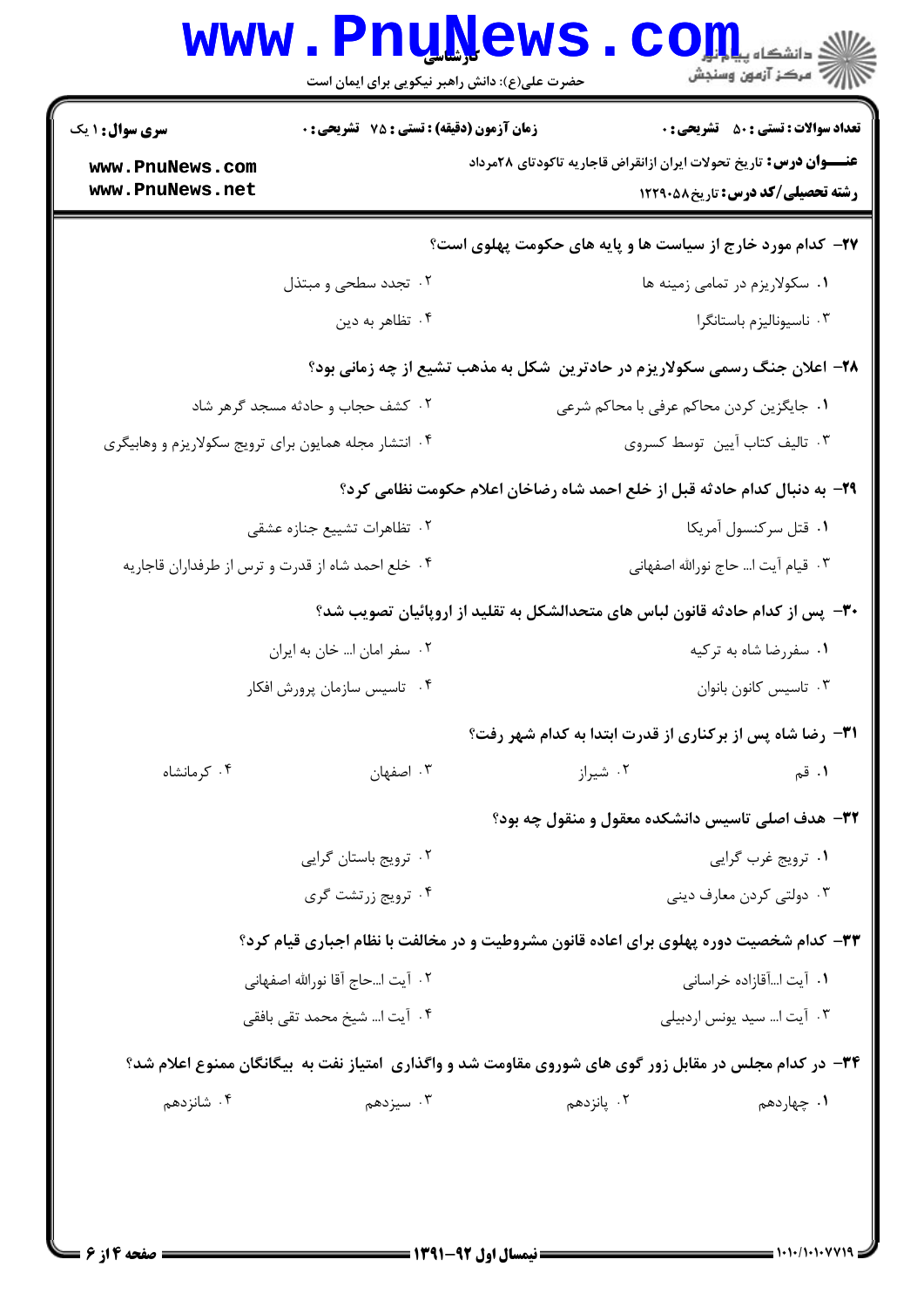| <b>تعداد سوالات : تستي : 50 ٪ تشريحي : 0</b> |                                                                                                                    | <b>زمان آزمون (دقیقه) : تستی : 75 تشریحی : 0</b> | <b>سری سوال : ۱ یک</b>             |  |
|----------------------------------------------|--------------------------------------------------------------------------------------------------------------------|--------------------------------------------------|------------------------------------|--|
| <b>رشته تحصیلی/کد درس: تاریخ ۱۲۲۹۰۵۸</b>     | <b>عنــــوان درس:</b> تاریخ تحولات ایران ازانقراض قاجاریه تاکودتای ۲۸مرداد                                         |                                                  | www.PnuNews.com<br>www.PnuNews.net |  |
|                                              | ۳۵– در آستانه کودتای ۲۸ مرداد دولت آمریکا به کدام دلیل از مصدق و جبهه ملی حمایت می کرد؟                            |                                                  |                                    |  |
| ۰۱ مخالفت با سیاست های شوروی                 |                                                                                                                    | ۰۲ هماهنگی با دیدگاههای مصدق و جبهه ملی          |                                    |  |
| ۰۳ به دست آوردن سهمی از نفت ایران            |                                                                                                                    | ۰۴ مخالف آمريكا با حكومت هاي ديكتاتوري           |                                    |  |
|                                              | ۳۶- در زمان اعلام « طرح اصلاحات ارضی » در ایران ، چه کسی رئیس جمهور آمریکا بود؟                                    |                                                  |                                    |  |
| ۰۱ آیزونهاور                                 | ۰۲ ترومن                                                                                                           | ۰۳ ویلسون                                        | ۰۴ کندی                            |  |
| مردم مسلمان قلمداد كرد؟                      | ۳۷–هنگام تغییر تقویم ایران از شمسی به شاهنشاهی امام خمینی از کجا این اقدام شاه را بدترین خیانت نسبت به اعتقادات    |                                                  |                                    |  |
| ۰۱ قم                                        | ۰۲ نجف                                                                                                             | ۰۳ ترکیه                                         | ۰۴ فرانسه                          |  |
|                                              | ۳۸– هنگام واقعه سیزده آبان ۱۳۵۷ چه کسی نخست وزیر ایران بود؟                                                        |                                                  |                                    |  |
| ۰۱ شریف امامی                                | ۰۲ ازهاری                                                                                                          | ۰۳ هويدا                                         | ۰۴ بختیار                          |  |
|                                              | ۳۹- کدام کلمه به لحاظ استعمال در زبان فارسی و عربی در ارتباط با اصطلاح فراماسونری با بقیه متفاوت است؟              |                                                  |                                    |  |
| ۰۱ فرای مایسان                               | ۰۲ الفرمصونيه                                                                                                      | ٠٣ البنايه الماسونيه                             | ۰۴ بنایان آزاد                     |  |
| هستیم »کدام شخص زیر است؟                     | ۴۰– فرمانروای  بزرگ شورای عالی آیین اسکاتی که معتقد بود : « ما وارث فلسفه یونان و به ویژه فیثاغورث و دانش مغان نیز |                                                  |                                    |  |
| ٠١ جان بوزول                                 | ٠٢ جيمز اندرسون                                                                                                    | ۰۳ سیامک فرزد                                    | ۰۴ محمودهومن                       |  |
|                                              | <b>۴۱</b> - کتاب ظهر ZOHAR به چه منظور تالیف شده است؟                                                              |                                                  |                                    |  |
| ۰۱ ترويج عرفان مسيحيت                        |                                                                                                                    |                                                  | ۰۲ شکل دادن به آیین کابالا         |  |
| ٠٣ رواج فراماسونري در ميان يهوديان           |                                                                                                                    |                                                  | ۰۴ جداکردن مسیحیت از فراماسونری    |  |
|                                              | ۴۲- اولین ارتباط ایران با کشورهای غربی در کدام دوره تاریخ روی داده است؟                                            |                                                  |                                    |  |
| ۰۱ قراقويونلو ها                             | ۰۲ آق قويونلو ها                                                                                                   | ۰۳ صفويان                                        | ۰۴ ایلخانان                        |  |
|                                              | ۴۳- عسکرخان افشار ارومی در اروپا به عضویت کدام لژ در آمد؟                                                          |                                                  |                                    |  |
| ٠١ لژ انجمن پاريس                            |                                                                                                                    | ۰۲ گراند اوريان فرانسه                           |                                    |  |
| ۰۳ لژ بزرگ متحده انگلستان                    |                                                                                                                    | ۰۴ لژ بیداری                                     |                                    |  |